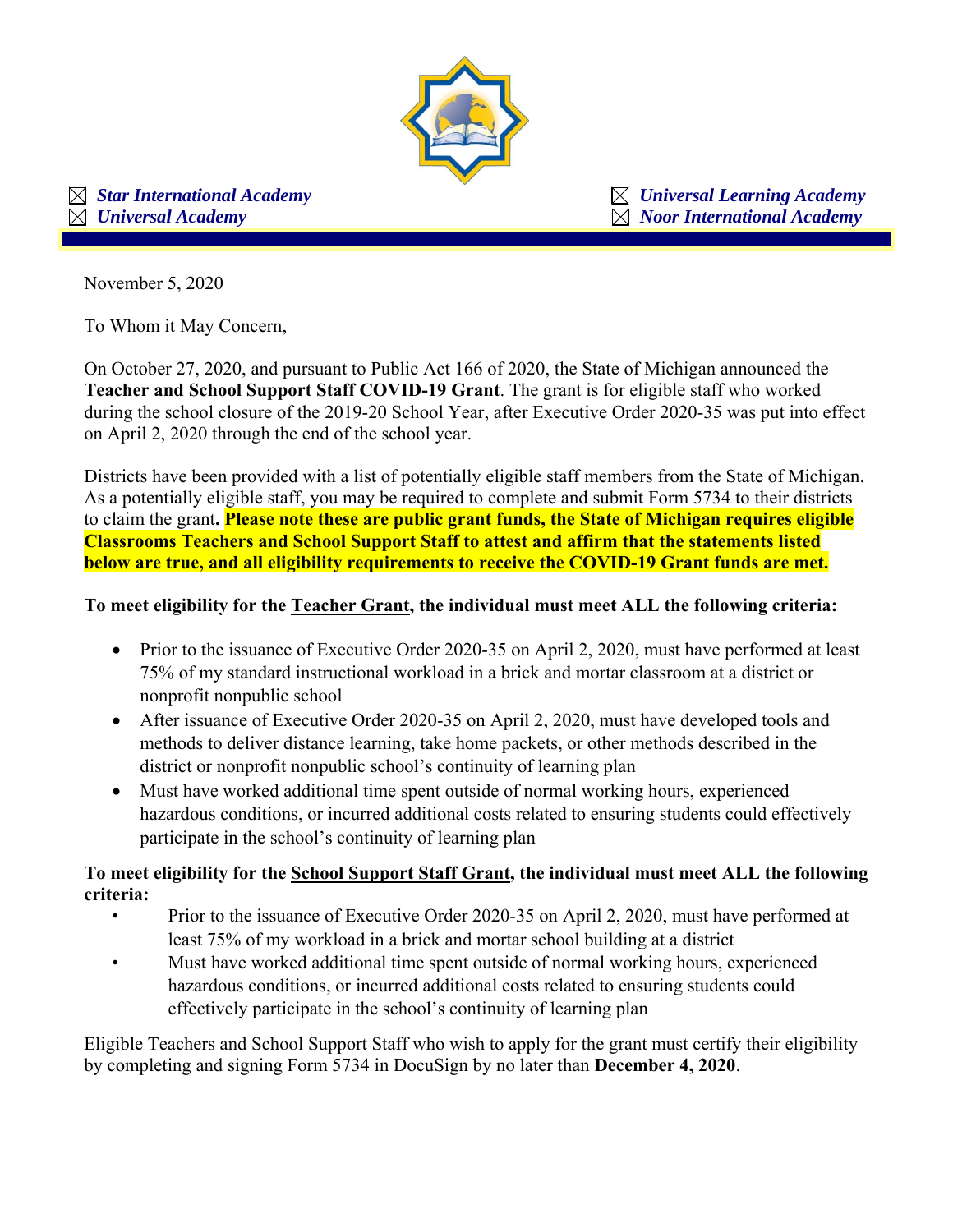We are working hard to ensure a smooth and efficient process, and we are kindly asking for your cooperation to help us do so by:

- Submitting your Form 5734 on time; **forms cannot be accepted after the deadline, December 4, 2020.**
- Please review the form 5734 carefully and fully prior to submission. **Incomplete forms or forms completed incorrectly will not be accepted** as meeting the eligibility requirements to receive the grant. No revised forms or amendments will be accepted.
- Carefully review the eligibility requirements on the completed form. **If you do not qualify for the School Support Staff COVID-19 Grant, please do not fill and/or submit the form for processing.**

An eligible classroom teacher who works full-time and is calculated as 1.0 FTE (full-time equivalency) will receive up to \$500.00 and an eligible classroom teacher whose work time is calculated as less than 1.0 FTE shall receive that portion of the FTE applied amount. An eligible school support staff who works full-time and is calculated as 1.0 FTE (full-time equivalency) will receive up to \$250.00 and an eligible support staff whose work time is calculated as less than 1.0 FTE shall receive that portion of the FTE applied amount. **The Grant funding checks are anticipated to be sent directly from the Michigan Department of Treasury to teachers and support staff in February 2021**. Please note that the amount will be based on the FTE of an eligible assignment as defined by the Michigan Department of Education, and based on the work performed during the eligible time period.

**As of November 5, 2020 the district has notified all potentially eligible individuals and sent Form 5734 via DocuSign. If you have not received the form and wish to appeal, do so in writing to hr@hesedu.com by December 4, 2020.** 

If you have any questions, or need any additional information on this process, please reach out to us at hr@hesedu.com.

Thank you,

Human Resources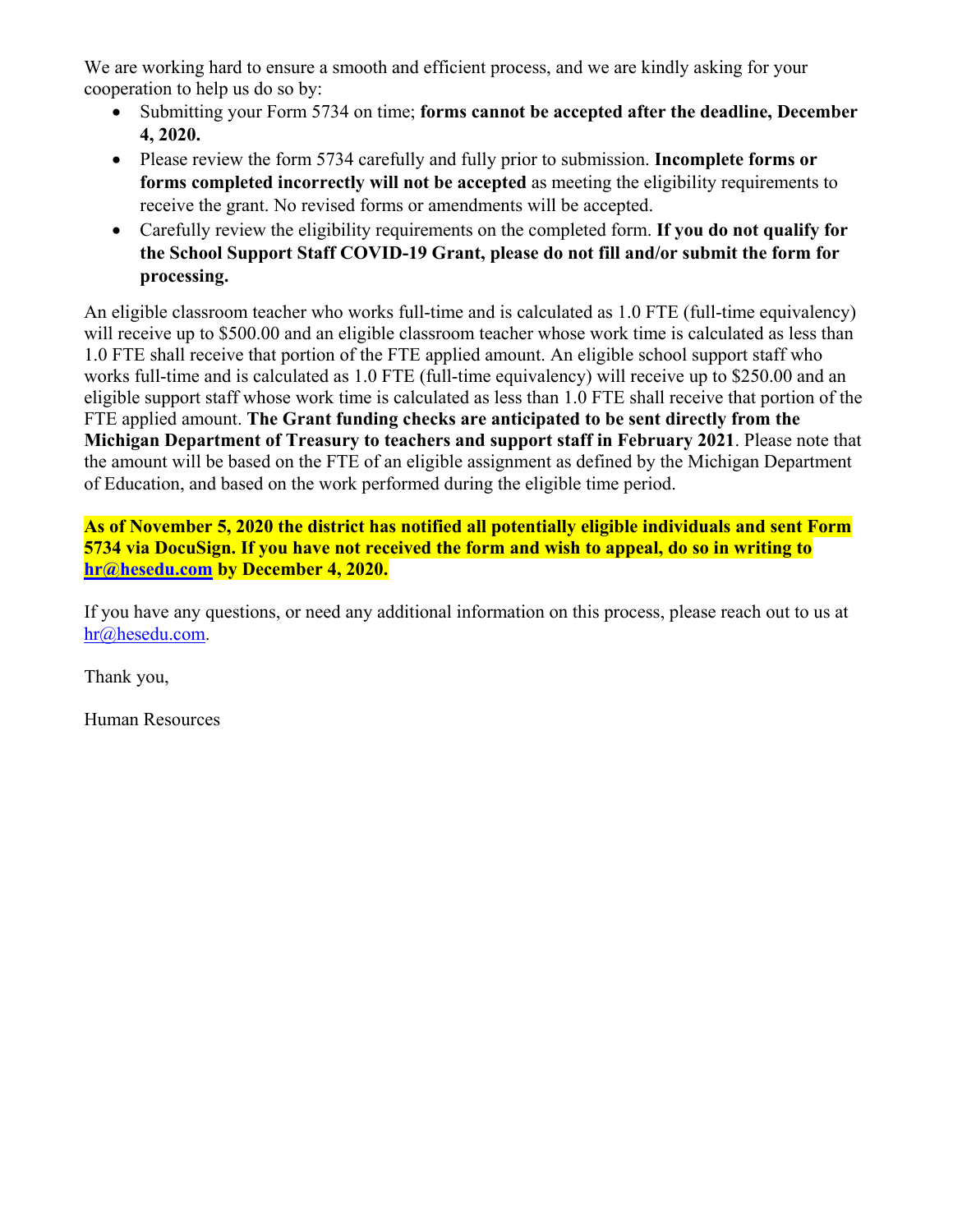# **Teacher and School Support Staff COVID-19 Grants Certification**

Issued under authority of Public Act 166 of 2020, Article 5.

This form is to be used by classroom teachers and school support staff to certify eligibility for the COVID-19 Grants Program funding made available for eligible K-12 classroom teachers and school support staff employed by or assigned to regularly and continuously work under contract in a public school operated by the district or in a nonprofit nonpublic school subject to the eligibility requirements. Read the attached instructions before completing the application. Certifications must be submitted to the School District or Nonprofit Nonpublic School no later than December 4, 2020. **This form is not to be sent to the Michigan Department of Treasury.** Please pay particular attention to accurately including the residency address and social security number.

| <b>PART 1: BACKGROUND INFORMATION</b>                                                                                                                                                                                                                                    |                       |      |                                                                                            |                            |       |          |
|--------------------------------------------------------------------------------------------------------------------------------------------------------------------------------------------------------------------------------------------------------------------------|-----------------------|------|--------------------------------------------------------------------------------------------|----------------------------|-------|----------|
| Local School District Name or Nonprofit Nonpublic School Name                                                                                                                                                                                                            |                       |      | Intermediate School District Name (if applicable)                                          |                            |       |          |
| Requestor's First Name                                                                                                                                                                                                                                                   | Requestor's Last Name |      |                                                                                            | Requestor's E-mail Address |       |          |
| <b>Mailing Address</b>                                                                                                                                                                                                                                                   |                       | City |                                                                                            |                            | State | ZIP Code |
| Requestor's Social Security Number                                                                                                                                                                                                                                       |                       |      | Personal Identification Code (According to the Registry of Educational Personnel<br>"REP") |                            |       |          |
| PART 2a: CLASSROOM TEACHER CLASSIFICATION (See instructions for Eligibility Status)                                                                                                                                                                                      |                       |      |                                                                                            |                            |       |          |
| Are you an eligible "Classroom Teacher" applying for the Teacher COVID-19 Grant?<br>No<br>Yes                                                                                                                                                                            |                       |      |                                                                                            |                            |       |          |
| If you answered "Yes," please complete Section 3a to certify you meet all the grant requirements.<br>If you checked "No," see Section 2b.                                                                                                                                |                       |      |                                                                                            |                            |       |          |
| PART 2b: SCHOOL SUPPORT STAFF CLASSIFICATION (See instructions for Eligibility Status)                                                                                                                                                                                   |                       |      |                                                                                            |                            |       |          |
| Are you eligible "School Support Staff" applying for the School Support COVID-19 Grant?<br>Yes<br>No                                                                                                                                                                     |                       |      |                                                                                            |                            |       |          |
| If you answered "Yes," please complete Section 3b to certify you meet all the grant requirements.<br>If you checked "No" for both Sections 2a and 2b, visit www.michigan.gov/TSSC19Grants for the Teacher and School Support COVID-19 Grant<br>eligibility requirements. |                       |      |                                                                                            |                            |       |          |
| <b>PART 3a: AFFIRMATION OF GRANT ELIGIBILITY REQUIREMENTS - CLASSROOM TEACHER</b><br>(Check each box to verify all requirements below are met)                                                                                                                           |                       |      |                                                                                            |                            |       |          |
| Prior to the issuance of Executive Order 2020-35 on April 2, 2020, I performed at least 75% of my standard instructional<br>workload in a brick and mortar classroom at a district or nonprofit nonpublic school                                                         |                       |      |                                                                                            |                            |       |          |
| After issuance of Executive Order 2020-35 on April 2, 2020, I developed tools and methods to deliver distance learning, take-<br>home packets, or other methods described in the district or nonprofit nonpublic school's continuity of learning plan                    |                       |      |                                                                                            |                            |       |          |
| I worked additional time spent outside of normal working hours, experienced hazardous conditions, or incurred additional costs<br>related to ensuring students could effectively participate in the school's continuity of learning plan                                 |                       |      |                                                                                            |                            |       |          |
| PART 3b: AFFIRMATION OF GRANT ELIGIBILITY REQUIREMENTS - SCHOOL SUPPORT STAFF<br>(Check each box to verify all requirements below are met)                                                                                                                               |                       |      |                                                                                            |                            |       |          |
| Prior to the issuance of Executive Order 2020-35 on April 2, 2020, I performed at least 75% of my workload in a brick and<br>mortar school building at a district                                                                                                        |                       |      |                                                                                            |                            |       |          |
| I worked additional time spent outside of normal working hours, experienced hazardous conditions, or incurred additional costs<br>related to ensuring students could effectively participate in the school's continuity of learning plan                                 |                       |      |                                                                                            |                            |       |          |
| <b>PART 4: CERTIFICATION</b>                                                                                                                                                                                                                                             |                       |      |                                                                                            |                            |       |          |
| I hereby certify to the best of my knowledge that the information provided in this Application is true and that I am eligible to receive the<br>above-stated COVID-19 Grant pursuant to P.A. 166 of 2020, Article 5, Section 949p or 949q.                               |                       |      |                                                                                            |                            |       |          |
| Eligible Teacher or Support Staff Signature                                                                                                                                                                                                                              |                       | Date |                                                                                            |                            |       |          |
|                                                                                                                                                                                                                                                                          |                       |      |                                                                                            |                            |       |          |

This form is subject to audit by the Michigan Department of Treasury. The district or nonprofit nonpublic school is required to review that the requester meets all the eligibility requirements for the Teacher COVID-19 Grant or Support Staff COVID-19 Grant. This form must be retained by the district or nonprofit nonpublic schools for 7 years.

Submit your completed application to the School District or Nonprofit Nonpublic School by the deadline listed on the application in the form and manner established by the school district or nonprofit nonpublic school.

**DO NOT send this form directly to the Michigan Department of Treasury.**